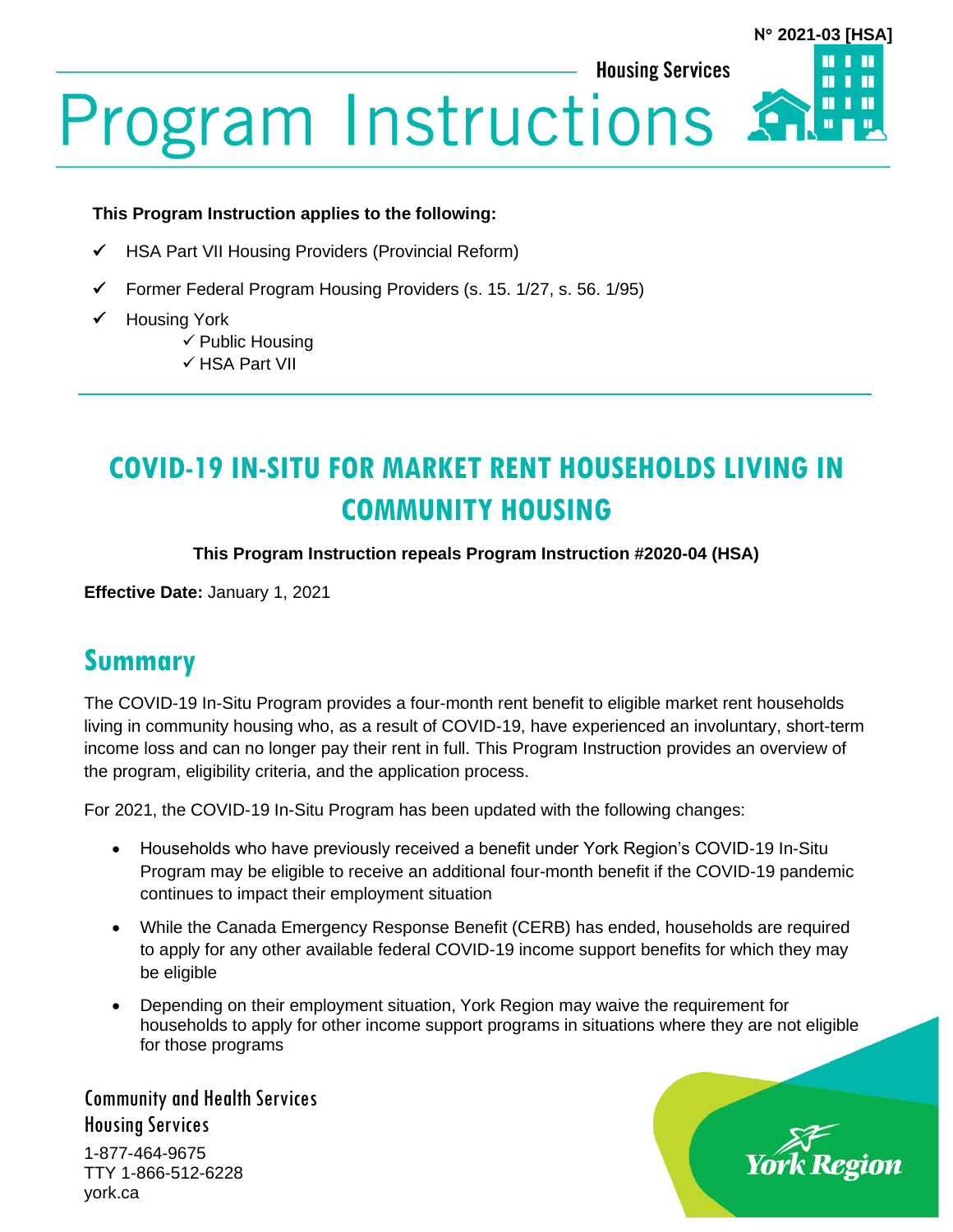# **Background**

York Region established the COVID-19 In-Situ Program to provide relief to market rent households in community housing who have been adversely affected by COVID-19.

Housing providers will refer households who may be eligible to the COVID-19 In-Situ Program and assist them with completing the application. Households approved for COVID-19 In-Situ will receive a rent benefit based on 30% of the household's current gross income to help pay rent for up to four months at a time.

The benefit will be paid directly to the housing provider once the applicant is deemed eligible and will not be adjusted unless there is a change in the household composition. The benefit will be terminated should the household member(s) return to work at regular salary during the four-month period.

# **Program Information**

The program is available to housing providers funded and/or administered by York Region through operating agreements, legislation, and Regional Rent Assistance agreements.

There are a limited number of benefits available. Housing providers are encouraged to refer individual households to the program who may meet the eligibility criteria. Applications will be processed in the order they are received.

# ELIGIBILITY CRITERIA

Housing providers must ensure the household meets all of the following eligibility criteria:

- The household lives in a community housing unit and pays market rent
- At least one household member is over the age of 16
- All household members are legal residents of Canada or refugee claimants
- The household's total household assets do no exceed \$20,000
	- $\circ$  Assets counted towards the asset limit are consistent with "included assets" listed in [Program Instruction 2018-02,](https://www.york.ca/wps/wcm/connect/yorkpublic/35bdb405-3265-43fb-9f34-1be13bce7de6/PI-2018-02-ILIAL+Phase+1-New+Tenants+Receiving+Regional+Rent+Assistance.pdf?MOD=AJPERES) such as bank accounts (in Canada and other countries), investments such as a Guaranteed Investment Certificates (GICs), stocks or bonds, equity in any form of real estate (including properties not suitable for year-round occupancy)
- The household does not receive rent-geared to income, Regional Rent Assistance, portable housing benefit, IAH/OPHI Housing Allowance or the Canada-Ontario Housing Benefit
- The household has experienced an involuntary loss of employment-related income due to COVID-19 after March 1, 2020
- As a result of the loss, the household now pays 50% or more of its total income for rent
- Households with arrears will be considered for COVID-19 In-Situ provided a repayment plan is in place with their housing provider and in good standing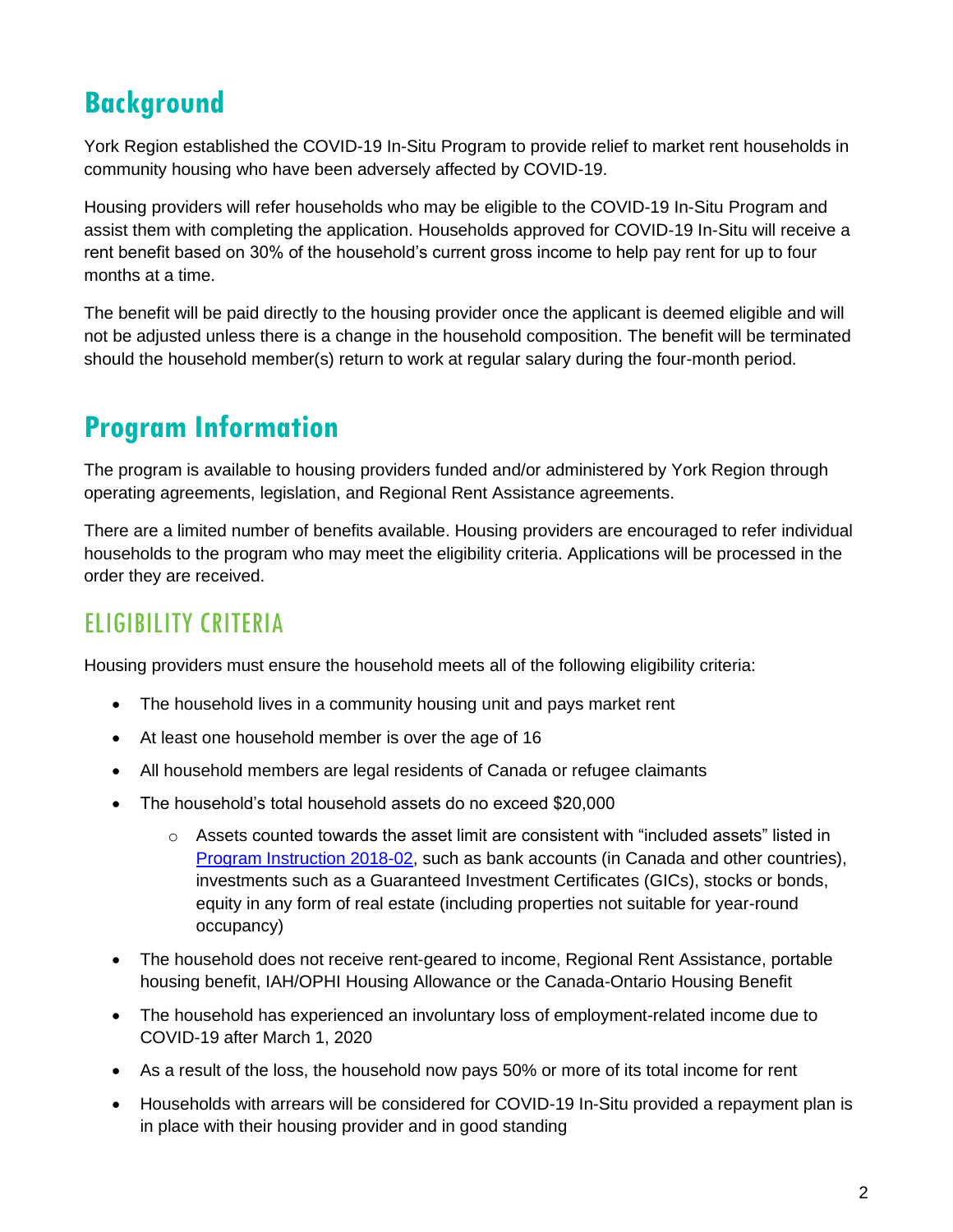- The household has applied for, and received an eligibility decision about, other available income support programs they may be eligible for, including Employment Insurance (EI), Ontario Works (OW), or any applicable federal COVID-19 income support benefits. Information about COVID-19 benefits is available at [https://www.canada.ca/en/services/benefits/covid19-emergency](https://www.canada.ca/en/services/benefits/covid19-emergency-benefits.html)[benefits.html](https://www.canada.ca/en/services/benefits/covid19-emergency-benefits.html)
	- $\circ$  Depending on the household's circumstance (i.e. a reduction in salary rather than a loss of employment), the household may not be eligible for other income support programs. In these situations, York Region may approve the household pending written confirmation of the household's income change.

### BENEFIT INFORMATION

The Region will provide a rent benefit for households approved for COVID-19 In-Situ for up to four months at a time. Households may be eligible for an additional four-month benefit if the COVID-19 pandemic continues to impact their employment situation. The benefit will be paid directly to the housing provider and will begin on the first of the month following the date of the loss of income. The Region will consider retroactive payments on a case-by-case basis.

The rent benefit amount is the difference between 30% of the household's current gross income and the market rent for the unit. Before applying for COVID-19 In-Situ households must have applied for, and received an eligibility decision about, other income support programs they may be eligible for, such as EI, OW, or any applicable federal COVID-19 income support benefits. Payments under these income support benefits are factored into the household's gross income to determine the household's rent benefit amount. The household pays 30% of gross income as rent to the housing provider.

For example, a tenant or member living in a non-profit community housing building is renting a onebedroom unit with a market rent of \$1,270. The tenant or member had a gross annual income in 2019 of \$40,000 and lost their job on May 3, 2020 as a result of COVID-19. The tenant or member applied for a federal COVID-19 income support benefit and is receiving \$2,000 per month. The tenant or member applies for COVID-19 In-Situ and is approved. Beginning June 1, 2020, they pay \$600 per month (30% of their monthly income) towards rent. The Region pays the housing provider \$670 per month, the difference between the tenant or member's contribution and the market rent.

Households not eligible for EI or federal COVID-19 income support benefits are required to apply for OW and, if approved, will receive a benefit equal to the difference between the household's maximum shelter allowance and the market rent for the unit.

Households with no income who are not eligible for any other income support benefits will pay a minimum rent of \$390 per month.

## REPORTING CHANGES

The benefit is generally calculated once based on the household's income at the time of approval and provided for four months. There are two situations where a household must report changes to their housing provider:

- 1. The household member who lost income or employment returns to work at their regular salary
	- $\circ$  The benefit will be terminated the first day of the month after the household returns to work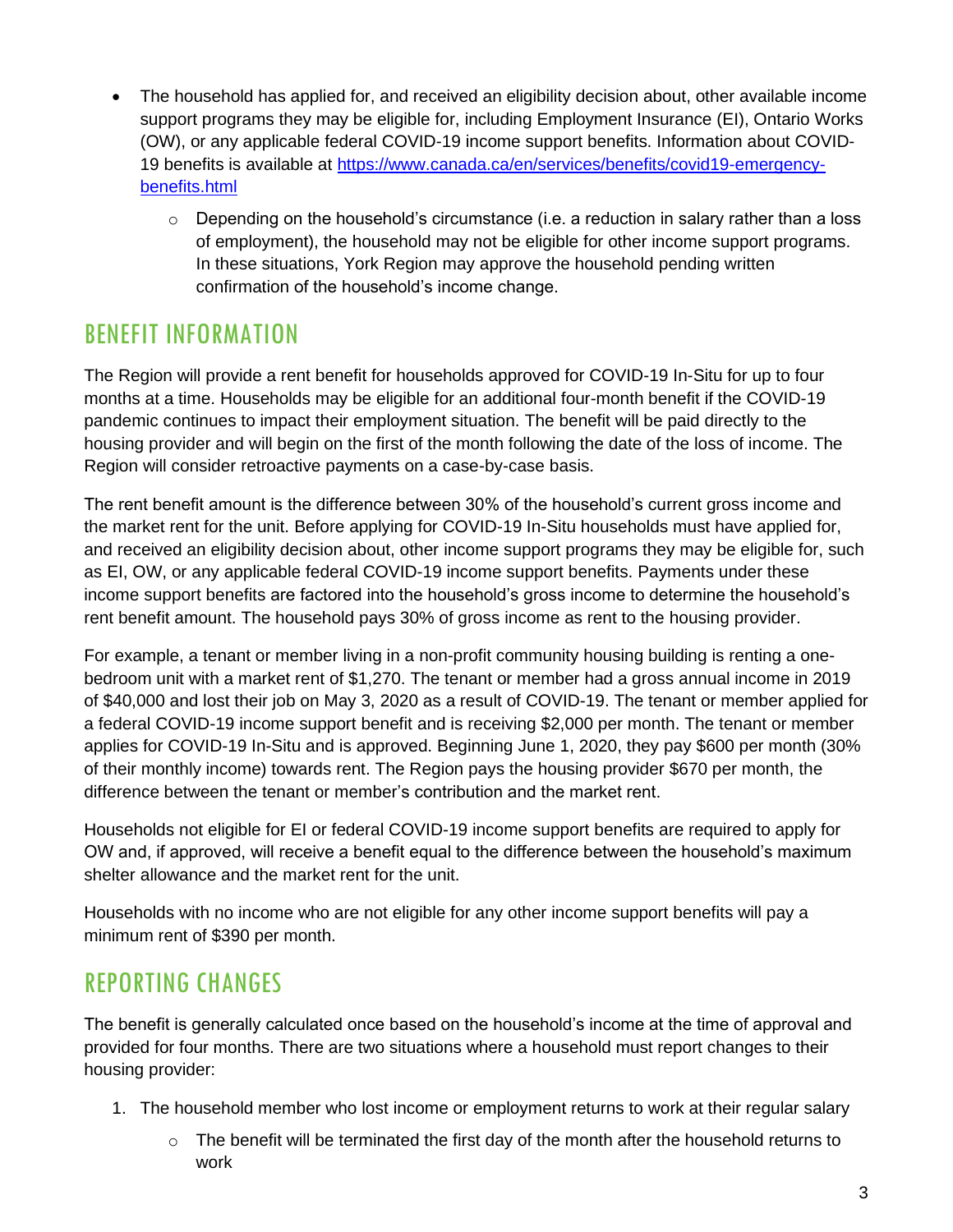- 2. A member joins or leaves the household
	- $\circ$  The benefit will be adjusted to reflect the change in household composition. In circumstances where the household's income increases and 30% of income exceeds the market rent for the unit, the benefit will be terminated the first day of the month after the change in composition.

Housing providers must report the above changes promptly to their Program Coordinator in order for the benefit to be adjusted or terminated.

# **Action Required**

## APPLICATION PROCESS

Housing providers must follow the process below when referring households to COVID-19 In-Situ program:

- 1. The housing provider offers the COVID-19 In-Situ Application Form (Attachment 1) to potentially eligible market households, including households that have previously received a COVID-19 In-Situ benefit and may eligible for an additional four-month benefit.
- 2. The household completes the application in full and provides all required verification documents and a signed declaration to their housing provider. The application is not considered to be complete unless all required documentation is attached. Housing Providers are advised to accept electronic forms of income verification and households may consent to the program terms and conditions by email as an alternative to requiring a signed hard copy.

For households re-applying to receive the benefit for an additional four-month period:

- $\circ$  If their circumstances have changed since the time of their previous application, the COVID-19 In-Situ Application Form (Attachment 1) must be completed and new or updated verification documentation is required. Housing Programs will review and adjust the benefit calculation if needed based on the household's income at the time of application.
- $\circ$  If their circumstances have not changed, the COVID-19 In-Situ Re-Application Form (Attachment 2) must be completed and new verification documentation is not required.
- 3. The housing provider completes the check list (Attachment 3) and emails the completed application package to **housingproviderinfo@york.ca**.
- 4. The Program Coordinator reviews the application and verifies its completion. If the application is missing information or verification documents, the Program Coordinator contacts the household via email/phone to request the missing information.
- 5. The Program Coordinator reviews the application to determine eligibility and notifies the household of the Region's eligibility decision by email, with a copy to the housing provider.
- 6. If the household is eligible, the benefit is paid directly to the housing provider, applied beginning the first day of the month following the date of the loss of income. The household pays the remaining portion of the rent.